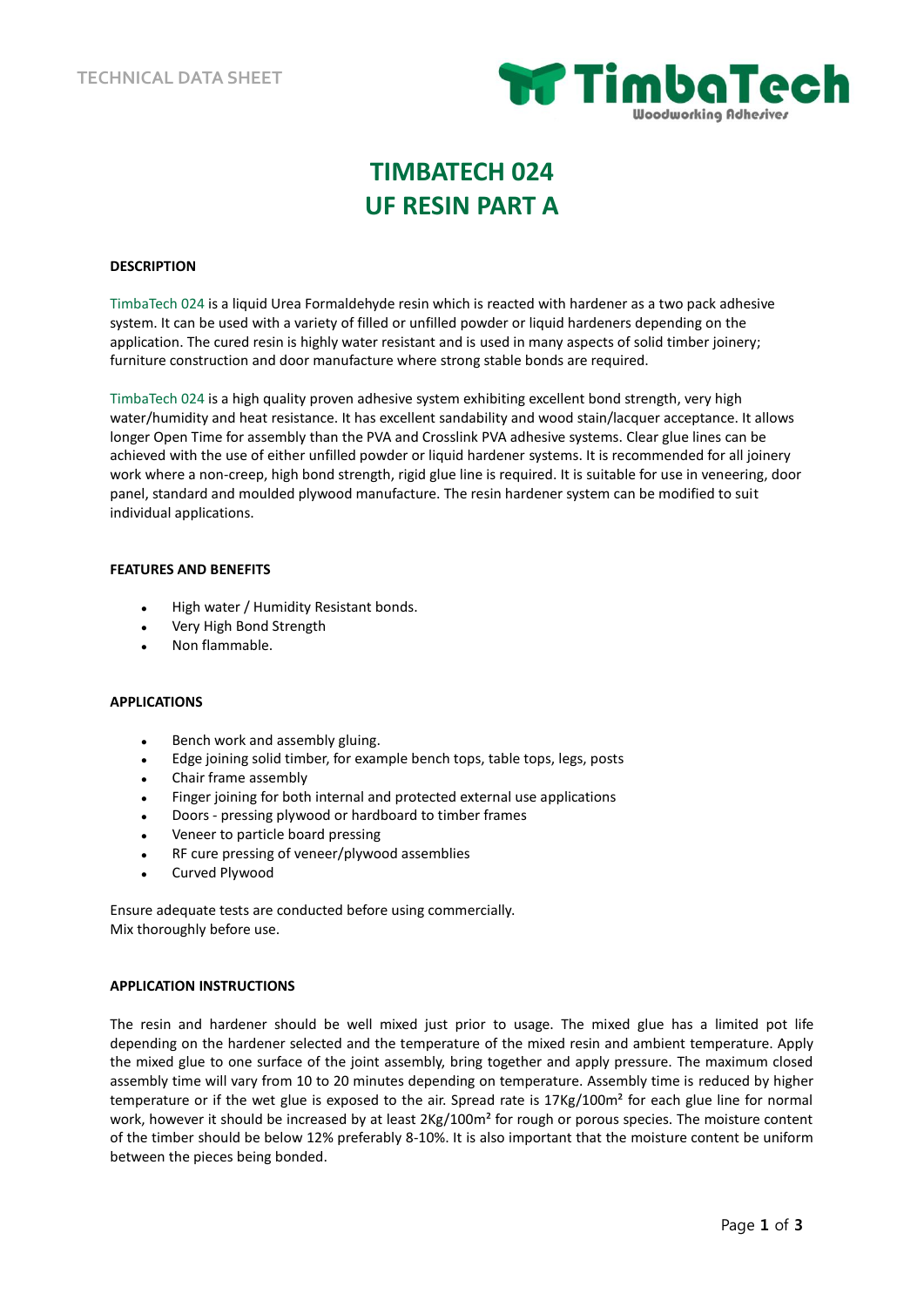

#### **Hardeners**

A range of hardeners are available for slow, medium and fast sets, including filled, unfilled and liquid forms. These are selected for cold presswork depending on the ambient temperature and the particular application.

|               | Fast              | <b>Medium</b>     | Slow                     |
|---------------|-------------------|-------------------|--------------------------|
| <b>Filled</b> | UF Resin (Winter) | UF Resin (Summer) | -                        |
|               |                   |                   |                          |
| Liguid        | <b>UF Resin</b>   | <b>UF Resin</b>   | $\overline{\phantom{0}}$ |

#### **Mixing Ratios**

| <b>UF Resin</b> | <b>Hardener</b> | <b>Parts by Weight</b> | <b>Parts by Volume</b> |
|-----------------|-----------------|------------------------|------------------------|
| 100             | Winter/Summer   | 10                     | 33                     |
| 100             | Liquid Winter   |                        |                        |
|                 | Liquid Summer   |                        |                        |

#### **PVA Modification**

It is an accepted practice to add PVA to Urea adhesives to increase flexibility and improve wetting in structural joint application e.g., chairs. We recommend only high solids unfilled PVA eg.ECG5000 for this addition. This product can beadded up to 10% on the weight of the Urea resin. AV101.AV101 should be thoroughly mixed into the UF Resin, prior to adding the selected hardener.

#### **PROPERTIES**

| Type             | Urea Formaldehyde |  |
|------------------|-------------------|--|
| <b>Solid</b>     | High              |  |
| <b>Viscosity</b> | Medium            |  |

#### **PRECAUTIONS**

Please note that Blackwood and Beech timbers are susceptible to stain development and discolouration from UF hardeners.

#### **CLEAN UP**

Wipe excess glue from joints with clean wet cloth before glue sets. Clean up excess and equipment with water prior to setting.

#### **STORAGE AND HANDLING**

Keep containers sealed and store out of direct sunlight. Liquid Resins can be stored for up to 4 months in original unopened containers below 25°C. Storage at a higher temperature can reduce this time substantially. The Hardeners can be kept for 2 years if properly sealed. Store liquid hardeners in sealed plastic bottles/containers. Powdered hardeners must not be allowed to settle and the ingredients separate. Mix if there is any doubt. For small quantities keep well sealed in refrigerator. Do not store below 5°C or freezing conditions. When the resin is to be used, allow the required amount of resin to come to room temperature before adding Hardener for use. Storage areas to be well ventilated and comply with Local, State and Federal regulations.